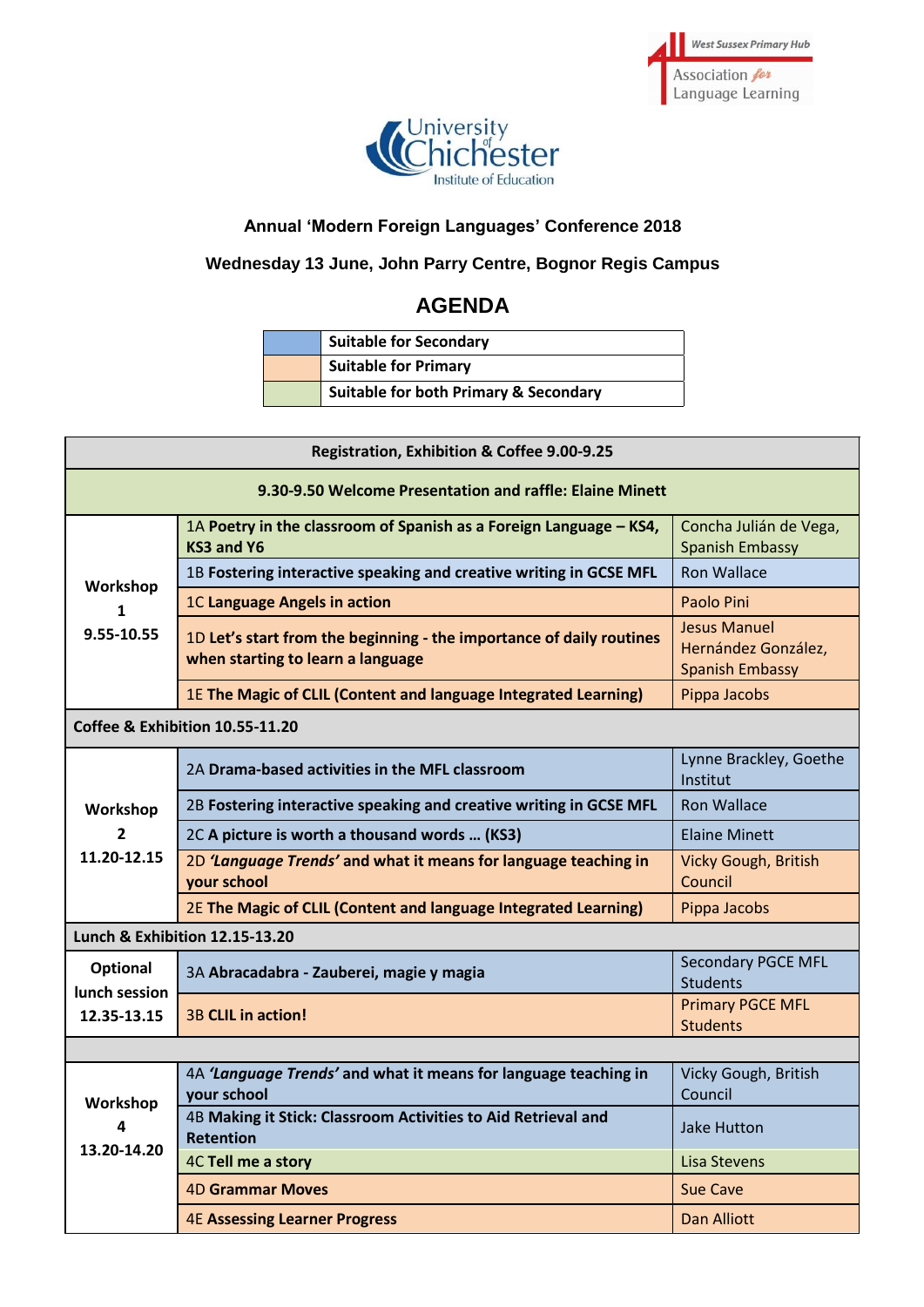| Coffee 14.20-14.35                |                                                                                              |              |  |  |
|-----------------------------------|----------------------------------------------------------------------------------------------|--------------|--|--|
| Workshop<br>5<br>14.35-15.35      | 5A LIVE the language through activities with French, Spanish and<br><b>German teenagers!</b> | Suzie Comben |  |  |
|                                   | 5B Making it Stick: Classroom Activities to Aid Retrieval and<br><b>Retention</b>            | Jake Hutton  |  |  |
|                                   | 5C Using technology for collaboration in the Languages Classroom                             | Lisa Stevens |  |  |
|                                   | 5D Creative Writing in Key Stage 2                                                           | Sue Cave     |  |  |
|                                   | <b>5E Assessing Learner Progress</b>                                                         | Dan Alliott  |  |  |
| <b>Conference Closes At 15.40</b> |                                                                                              |              |  |  |

# **WORKSHOP 1**

### **Workshops 1A: Poetry in the classroom of Spanish as a Foreign Language**

Poetry may be a powerful resource in the classroom of foreign languages as it is a way to transmit feelings and moods while playing with the language. This perspective could be very appealing especially to teenagers. Verses and poetic prose are going to be used in this workshop to foster creativity and practice the sounds of Spanish in an active way. It will be a hands-on session suitable for Year 6, KS3 and KS4, where ideas and strategies will be given to improve comprehension and vocabulary in the target language in a supportive and relaxed atmosphere. The session will be implemented in English and Spanish.

*Dr. Concha Julián is an Education Adviser at the Spanish Embassy Education Office in UK and Ireland. Formerly she worked as a teacher and as a deputy headteacher in secondary schools in Spain and as a teacher at the University of Seville and at the University Pablo de Olavide (Sevilla), where she currently teaches in the Master on Bilingual Education. She was the Local Head of Andalusian Plurilingualism Scheme for CLIL schools at Seville Local Education Authority and an In-service Teacher Training adviser. Her experience includes the development and implementation of MFL and CLIL projects, CPD workshops on MFL pedagogy and the publication of different articles. She is a member of the research group ReALL (Research on Affective Language Learning) at the University of Huelva which is now involved in a research on adult reading silent fluency and music.*

### **Workshops 1B and 2B: Fostering interactive speaking and creative writing in GCSE MFL**

This workshop will consider and practise some strategies to enable students to take some initiative and use more complex language in their speaking and writing.

*Ron Wallace is an experienced teacher, trainer, examiner and author. For 20 years he was a Head of Subject in a large Comprehensive School in Sussex where he taught Spanish and French to all abilities from beginner to A-level. He has been involved in GCSE Examining and Assessment in Spanish since GCSEs first began and for several years he was the Principal Examiner for Spanish Listening for a major UK exam board. Ron has created numerous textbooks and support materials for the major publishers.* 

### **Workshop 1C: Language Angels in action**

Come along to our workshop to see our resources in action. We'll go through a full demo and will be available to answer any primary foreign language teaching questions you may have. All workshop attendees will be given a FREE 6-WEEK TRIAL of Language Angels resources (so you can test-drive them in your classes) and one lucky attendee will win a year's FREE subscription for their school.

*Language Angels resources are designed for the teaching of foreign languages in primary schools. They can be used by class teachers with or without any linguistic ability - ensuring brilliant and successful foreign language lessons are available to all pupils in all schools and, most importantly, deliverable by all teachers.*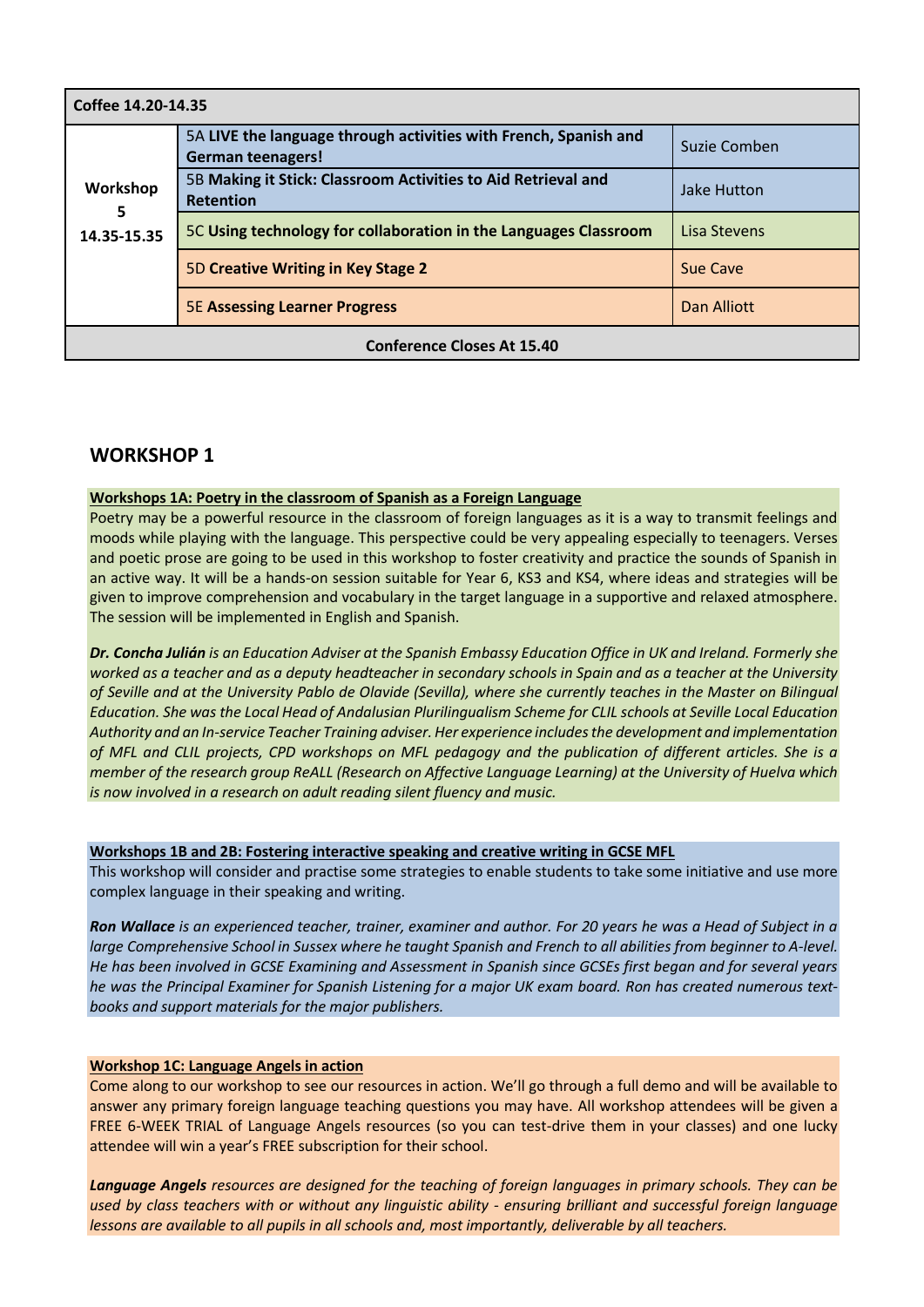**Workshop 1D: Let's start from the beginning -the importance of daily routines when starting to learn a language** The workshop aims to provide teachers with some tips and ideas on how to start learning Spanish through daily routines. It will focus on several aspects, when dealing with songs, classroom language, instructions, the calendar, and other relevant facets to bear in mind when starting to learn a language in Primary. The workshop will be carried out in both Spanish and English.

*Jesús Manuel Hernández Gonzálezis an Education and Language Adviser at the Spanish Embassy Education Office in London. Before his posting, he was responsible for curriculum development in foreign languages and for the management of foreign language teaching support programmes, and bilingual programmes (CLIL, Foreign languages, eTwinning, Bachibac, etc.) in the Regional Canary Islands Government. His experience includes the development and implementation of educational projects (national and international), teacher training in Modern*  Languages and delivering CLIL pedagogy in Primary Education. He has published some articles related to CLIL and *to the promotion of MFL at Primary levels. He has been a Primary teacher of English with considerable experience in Languages and CLIL.*

### **Workshops 1E and 2E: The Magic of CLIL (Content and Language Integrated Learning)**

Using cross-curricular links is something primary teachers are good at. This workshop will demonstrate how these links can be made to great effect taking a subject area and learning about it VIA THE SECOND LANGUAGE- examples will be given of how History, Science, Geography and other subjects can be taught in the target language. The huge benefits to pupil cognition, motivation, engagement and teacher satisfaction will convince you to try it, if you haven't already done so, and will give you lots of new ideas if you are already hooked!

*Pippa Jacobs is a trainer and mentor of teachers in MFL, with a specialist interest in CLIL. She comes from a background of primary classroom teaching, becoming a primary MFL specialist teacher later in her career. She mentored teachers for Oxfordshire before writing CPD training courses in MFL and delivering them to teachers nationwide for Network for Languages. She has often been invited to speak as a guest lecturer at a variety of universities, such as Oxford Brookes, Reading, Winchester, and Anglia Ruskin. She is currently the co-director of the newly launched CLIL Centre of Excellence based at Westminster University, London where she trains and mentors for Network for Languages London.*

# **WORKSHOP 2**

# **Workshop 2A: Drama-based activities in the MFL classroom**

This session offers a range of ideas for using games and drama-based activities to motivate students, encourage confident speaking and consolidate vocabulary and structures.

We will explore character, context and subtext using original text, music video, choral speaking and role play scenarios. While the exercises use German as the target language, the ideas and approaches are easily adaptable to any language. Many are suitable for students who are just starting to learn German. They require no acting experience whatsoever!

*Lynne Brackley is a creative practitioner with 35 years of experience in theatre in education, educational audio production, combined arts projects and work with young people with SEND. She works with the Goethe Institute on a freelance basis, leading workshops for students and teachers with an emphasis on building confidence and having fun.*

**Workshop 2B:** (see workshop 1B for details)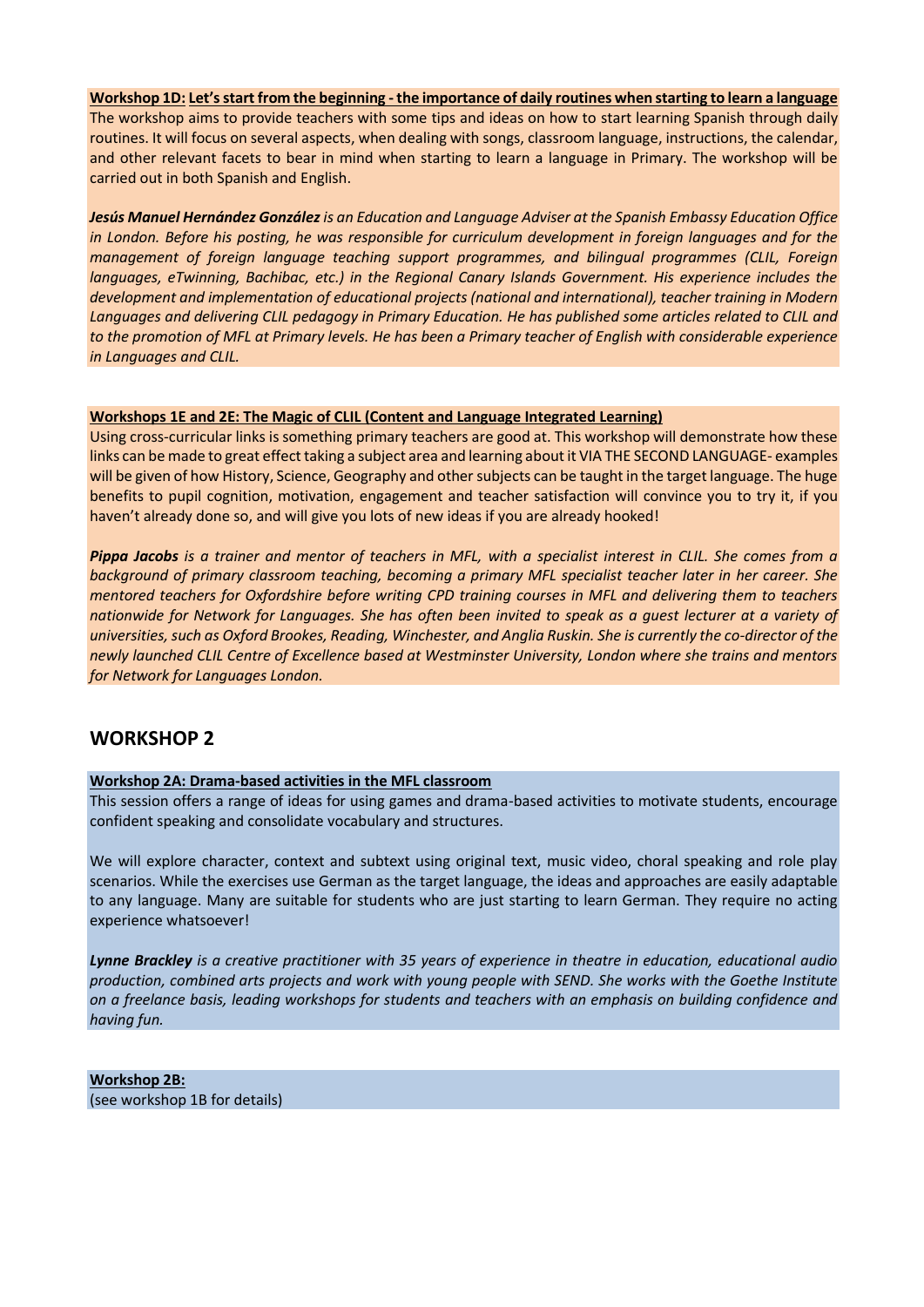### **Workshop 2C: A picture is worth a thousand words (KS3)**

The new languages GCSE requires pupils to be able to respond to questions based on images. This can be a regular part of our practice in Key Stage 3, preparing pupils to deal confidently with this aspect of their language learning by the time they move into KS4. This practical workshop will share a variety of ways in which pupils in Key Stage 3 can progressively respond to images in the foreign language. Examples will be presented in both French and Spanish.

*Elaine Minett works at the University of Chichester, where she is Route Leader for the Primary and Secondary PGCE MFL courses and the BA Primary Education and Teaching MFL specialism in the Institute of Education. Previously Advisory Teacher for Primary Languages with West Sussex Local Authority, Elaine has trained both non-specialist and specialist teachers to deliver MFL in Key Stage 1 and 2 and has presented at various conferences both locally and nationally.*

### **Workshop 2D: 'Language Trends' and what it means for language teaching in your school**

This session will present some findings from this year's Language Trends survey of primary and secondary schools and ask participants to reflect about what the situation means for their school and what more can be done nationally to support language teaching. There will also be information and advice on how to make the most of international links to support the teaching and learning of languages in your school.

*Vicky Gough is a schools advisor at the British Council and lead for Modern Foreign languages in the UK. She has been working on a range of school partnership programme and international education programmes for more than 20 years and regularly speaks on International education and on languages in UK schools.*

### **Workshop 2E:**

(see workshop 1E for details)

# **LUNCHTIME WORKSHOPS**

# **Workshop 3A: Abracadabra - Zauberei, magie y magia**

In February 2018 Secondary PGCE students from the University of Chichester provided an exciting enrichment day for 70 pupils from local schools. This session provides an overview of the magic-themed materials and shares some of the dynamic activities and outcomes of the day. All materials created for use on the day are available on the CD.

*Swenja Bailey, José Martín Becerra Uceda, Elisabet Hernández Gonzalez, Vicky Hobby, Claire Line and Danny Scott are all currently Secondary PGCE MFL students at the University of Chichester.*

### **Workshop 3B: CLIL in action!**

This session shares practical, engaging examples of how other subject areas may be taught through the foreign language in Key Stage 2 and will be led by current students on the Primary PGCE with MFL specialism. All materials are available free of charge.

*Rebecca Cunningham, Gemma Galler, Nicola Laing, Jade Swain and Lorna Wynn are all currently Primary PGCE MFL students at the University of Chichester.*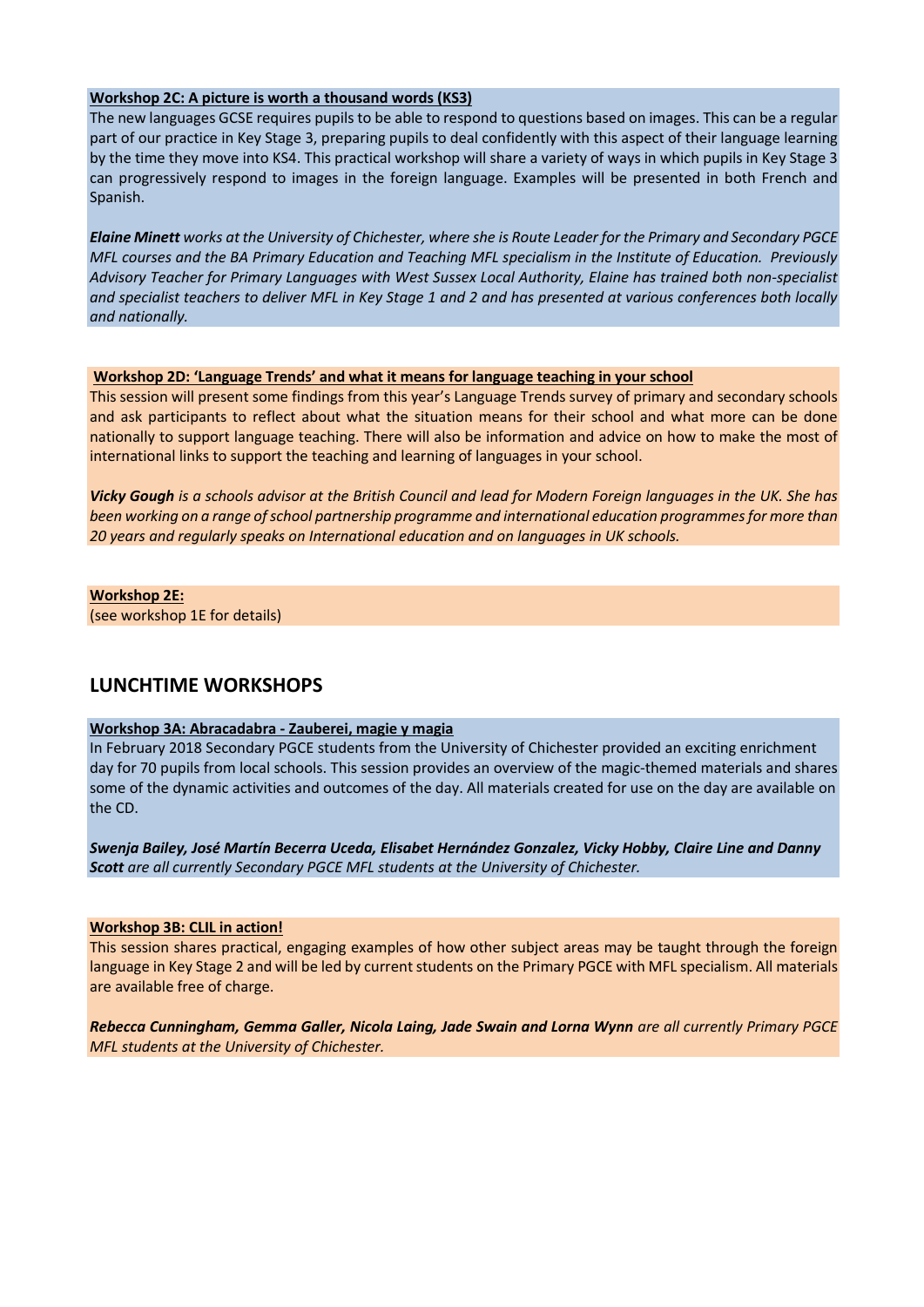# **WORKSHOP 4**

#### **Workshops 4A: 'Language Trends' and what it means for language teaching in your school.**

This session will present some findings from this year's Language Trends survey of primary and secondary schools and ask participants to reflect about what the situation means for their school and what more can be done nationally to support language teaching. There will also be information and advice on how to make the most of international links to support the teaching and learning of languages in your school.

*Vicky Gough is a schools advisor at the British Council and lead for Modern Foreign languages in the UK. She has been working on a range of school partnership programme and international education programmes for more than 20 years and regularly speaks on International education and on languages in UK schools.*

### **Workshop 4B and 5B: Making it Stick: Classroom Activities to Aid Retrieval and Retention**

You know what you have taught your learners, but are you always convinced that they have internalised all that language and can really demonstrate the same with confidence? If you are looking for extra tips for classroom activities to motivate and support your learners, whatever their level, this session will be ideal. Not only will Jake enlighten you about the philosophy behind his methods, but he will also include plenty of engaging, fun activities that really work.

*Jake Hunton is Head of MFL at an 11-18 school in the West Midlands. In his tenth year as a teacher of French, Spanish and German, Jake is passionate about anything that supports teachers and also students in their learning. To prove it, Jake is the author of 'Fun Learning Activities for Modern Foreign Languages' and the forthcoming book 'Exam Literacy: A Guide for Teachers and School Leaders to Doing What Works (and Not What Doesn't) to Better Prepare Students for Exams'.*

#### **Workshop 4C: Tell me a story**

Everyone loves a story, whatever their age, and stories are a valuable resource for the language teacher. This practical session will consider the place of storytelling in the languages classroom and explore some favourite stories and how they might be used. It will also offer suggestions for teachers and learners to find, make and share their storytelling skills, and, using a variety of tools, encourage the discussion and creation of materials that can be used 'tomorrow' in the classroom. Participants are encouraged to bring a favourite book that they have or would like to use in the classroom, but some imagination and enthusiasm will suffice if that's not possible!

*Lisa Stevens is a Primary languages educator who teaches at two contrasting Birmingham primary schools and the director of Lisibo Ltd. She is a passionate advocate for creative primary language learning integrated into the curriculum and has consulted on various language, creativity and ICT projects for the British Council, CILT and the BBC, including The Lingo Show for Cbeebies, writing the Spanish and French areas of the BBC Primary MFL website and consulting on the Spanish section of Pacca Alpaca, a preschool language app. Most recently, she wrote the 10*  part series Mi Madrid for BBC Schools Radio. Lisa is a member of ALL Council as well as one of the moderator of *Languages in Primary Schools. She writes a blog called ¡Vámonos! (lisibo.com) and tweets as @lisibo when she's not running - and sometimes when she is!*

#### **Workshop 4D: Grammar Moves**

Activities for developing grammatical understanding will be demonstrated. They have been tried and tested in Key Stage 2, however, they could equally be suitable for other age groups. Each activity will relate to the KS2 targets of the MFL Programme of Study. The emphasis will be on progression from word to sentence level both orally and written. Most of the activities include either movement or a kinaesthetic element and are designed to engage learners actively and creatively. All the examples will be in French but can be adapted for most languages.

*Sue Cave is an independent primary languages consultant for Cave Languages with more than 20 years- experience of teaching languages in primary schools. In addition, she has taught in the secondary, adult education and TESOL sectors. She was the former Primary MFL adviser for Wokingham LA. She delivers CPD language training for her own company as well as a local authority. She supports several schools in the Thames Valley through in-house lesson modelling. Sue coordinates the local ALL primary language support group. She is the author of primary language resource books and co-author of 'Physical French Phonics'.*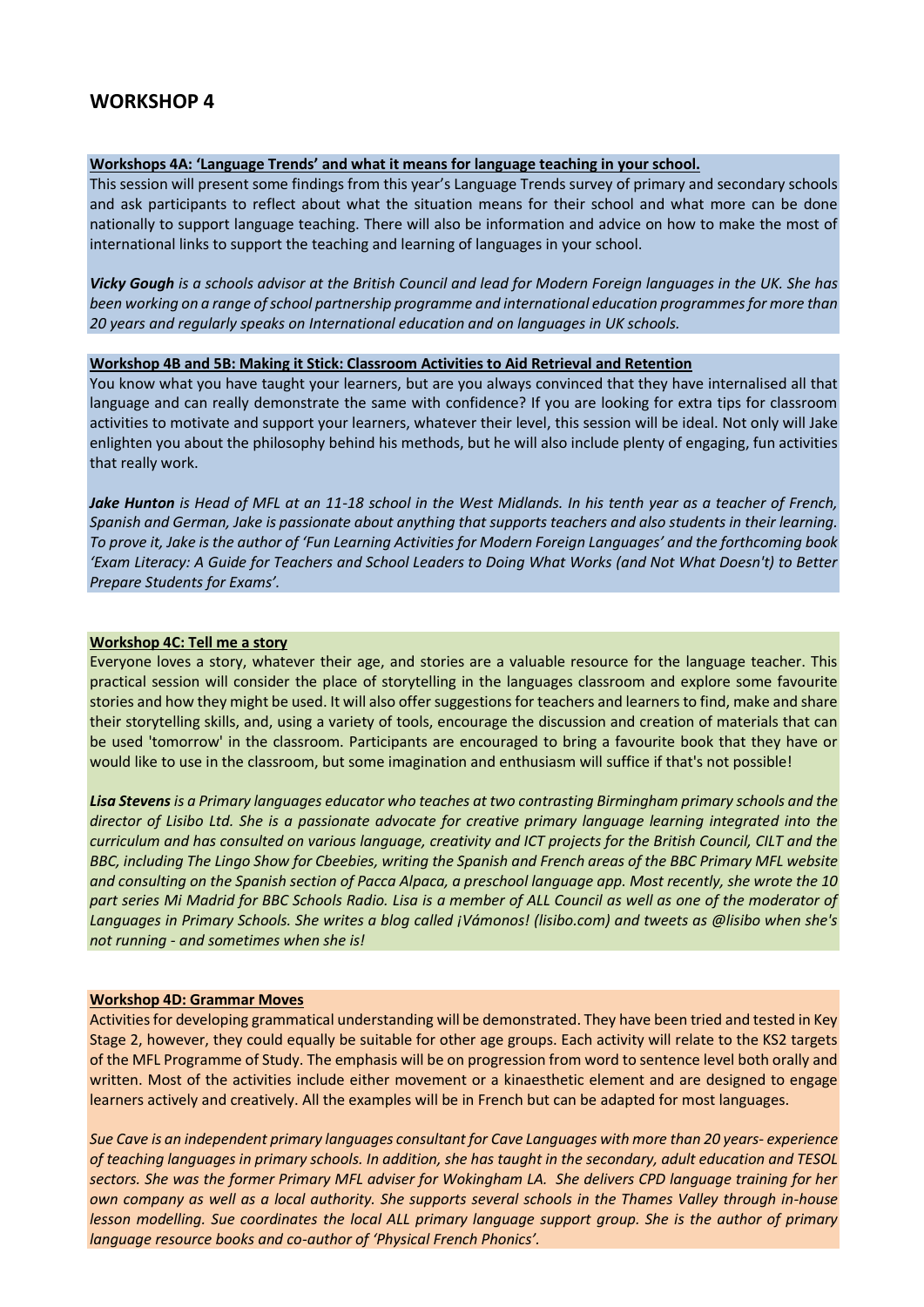### **Workshop 4E and 5E: Assessing Learner Progress**

With a wealth of resources, activities and ideas available to support our teaching of Primary Languages, there's a risk that our teaching becomes a series of 'modules' or 'topics', focused on their content and with less regard for progression of language learning over time. And yet, many of us become bogged down by onerous approaches to monitoring progress, collecting data, testing and 'judging' progress.

During this session we'll look at how progress can be spotted in even the simplest of activities, and how our approach to planning and schemes can aim to build in progress over time, moving our focus back to the teaching and learning of primary languages.

This is an interactive, fun and informative session, where you will look at practical ideas which can be applied within the classroom, as well as gaining a clear understanding of assessment criteria, potential approaches and what is expected of us.

*Dan Alliott is an experienced national trainer for KS2 Languages, having taught languages in primary and secondary schools since 1999, during which time he worked as an Advanced Skills Teacher, KS2 National Trainer for CILT, KS3 Lead Professional, Language College Outreach Manager, Coordinator of the Havering Primary Languages Project, Convenor for the National Association of Languages Advisers South, and consultant for the TDA's Government Initiatives Team.*

*Dan worked as the Languages Adviser for the London Borough of Havering, and Head of the Europa Centre for Languages from 2009 to 2014, and currently provides external quality assurance for the Havering Teacher Training Partnership. As well as being a mentor for Network for Languages based at the University of Westminster, Dan continues to deliver training, INSET, language courses and support in primary schools and for universities, and he remains associate Languages Adviser for Havering Schools Inspection & Advisory Service.*

# **WORKSHOP 5**

### **Workshop 5A: LIVE the language through activities with French, Spanish and German teenagers!**

This workshop will show you how you can bring your students' language learning to life through real live contact with a group of French, Spanish or German teenagers. From establishing pen pal links to a wide range of bilingual activities where your students practise the foreign language and the visiting students practise their English, including free day trips and evening activities where they can make international friends. There is nothing more motivating than wanting to be able to talk to your peers!

We will also look at the possibilities available for residential MFL trips including an overview of what you need to do to organise a school trip.

*Former Leader of MFL at Davison CE High School for Girls, Suzie Comben now runs her own business, Combination Languages, which inspires young people to learn foreign languages by connecting with other students around Europe. Having organised many MFL trips during her 16 years as a teacher, she wanted to find a way to motivate and inspire students to put their languages into real life practice either at home or abroad. Combination Languages organises Language Immersion Trips where the best parts of an exchange trip (the contact with young native speakers and going into the foreign school) are combined with the security of group accommodation.*

**Workshop 5B:**  (see workshop 4B for details)